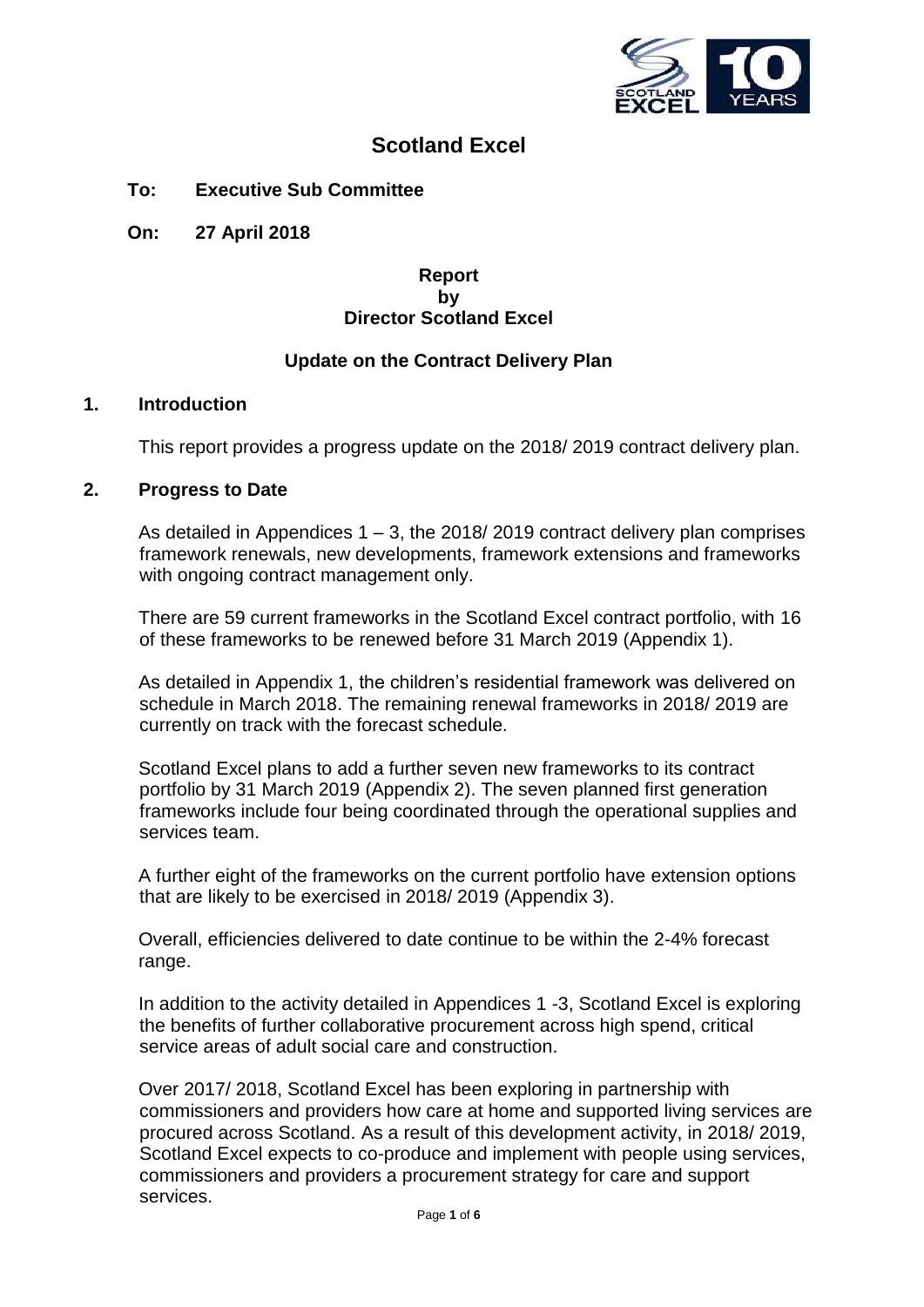In 2018/ 2019, Scotland Excel will also deliver a new sourcing strategy for care home services for older people. This strategy, again co-produced with stakeholders, will build on current best practice and complement local strategic commissioning plans.

In the construction portfolio, Scotland Excel has released a prior information notice for a new build housing framework. The framework will aim to support council delivery of new affordable houses, enabling councils to attain a range of works and services.

Scotland Excel, working in partnership with the Digital Office, released a prior information notice (PIN) for market engagement across a range of projects to drive digital transformation across Scotland. A webinar Q&A exercise was held in January 2018 with interested parties involved.

### **3. Conclusion**

Members are invited to note the progress made to date.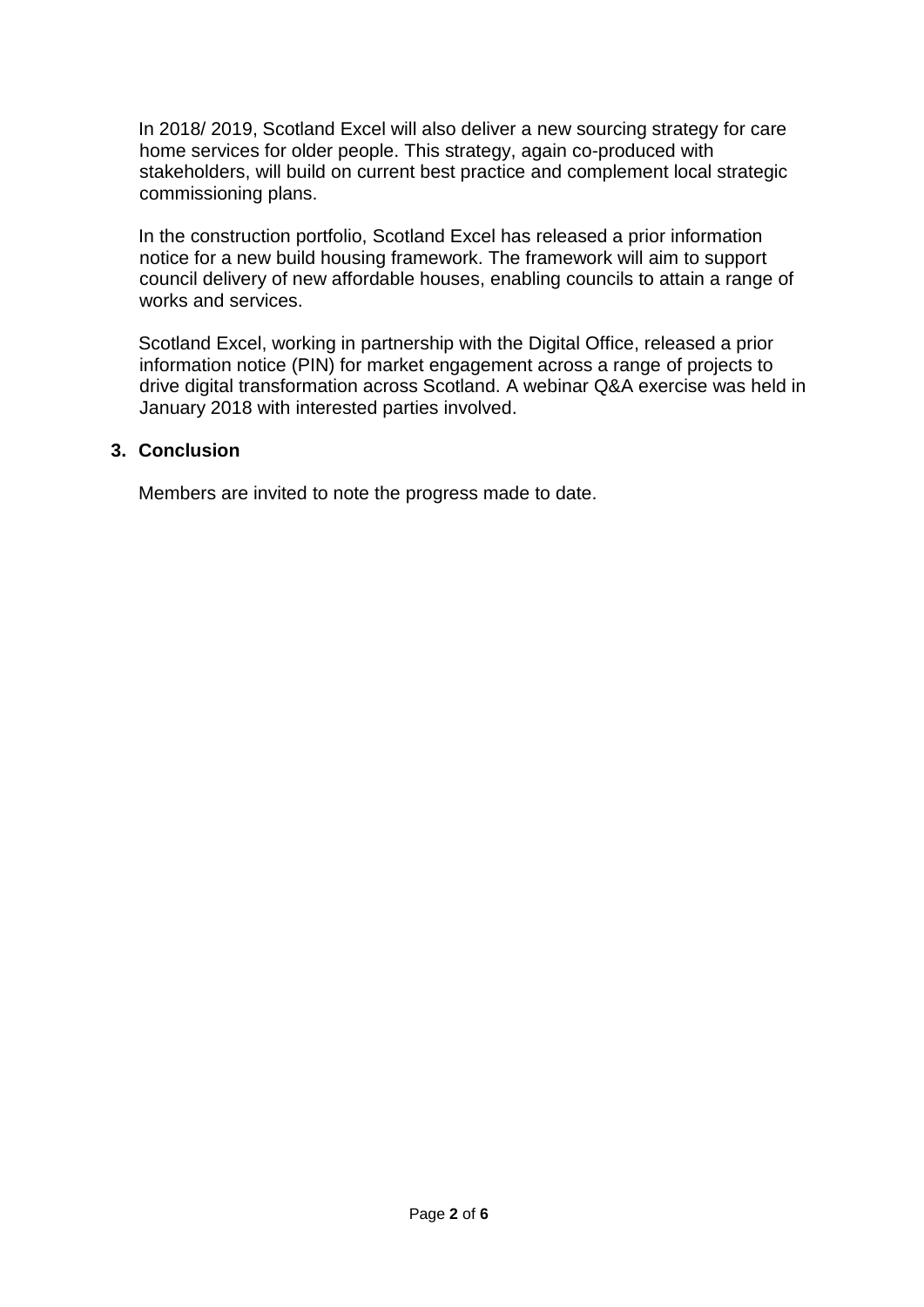# **Appendix 1 - List of contracts to be renewed**

| Service                                     | <b>Estimated Annual</b><br><b>Collaborative Contract</b><br>Opportunity | <b>Activity</b> | Original<br>Forecast<br>Date | <b>Previous</b><br><b>Forecast</b><br><b>Date</b> | <b>Delivered</b><br>Date | <b>Latest Forecast</b><br>Date if Different   Savings Range | Forecast  | <b>Delivered</b><br><b>Savings Forecast</b> | <b>Comments</b>                                                         |
|---------------------------------------------|-------------------------------------------------------------------------|-----------------|------------------------------|---------------------------------------------------|--------------------------|-------------------------------------------------------------|-----------|---------------------------------------------|-------------------------------------------------------------------------|
| Childrens Residential                       | 105,000,000                                                             | Renew           | Mar-18                       |                                                   | Mar-18                   |                                                             | N/A       | N/A                                         | Recommendations approved at Executive Sub<br>Committee on 23 March 2018 |
| Treatment Of Recyclable &<br>Residual Waste | 25,000,000                                                              | Renew           | Jun-18                       |                                                   |                          | Aug-18                                                      | 2% - 4%   |                                             | Strategy in development                                                 |
| <b>Street Lighting Materials</b>            | 35,000,000                                                              | Renew           | Jul-18                       |                                                   |                          |                                                             | 2% - 4%   |                                             | Strategy in development                                                 |
| Salt                                        | 16,250,000                                                              | Renew           | Jul-18                       |                                                   |                          |                                                             | 2% - 4%   |                                             | Tender released                                                         |
| Road Maintenance Materials                  | 2,500,000                                                               | Renew           | Jul-18                       |                                                   |                          | Aug-18                                                      | 2% - 4%   |                                             | Strategy in development                                                 |
| Roadstone                                   | 5,000,000                                                               | Renew           | Jul-18                       |                                                   |                          |                                                             | 2% - 4%   |                                             | Strategy in development                                                 |
| Social Care Agency Workers                  | 20,000,000                                                              | Renew           | Aug-18                       |                                                   |                          |                                                             | 2% - 4%   |                                             | Tender released                                                         |
| Fresh Meat, Cooked Meats &<br>Fresh Fish    | 7,000,000                                                               | Renew           | Oct-18                       |                                                   |                          |                                                             | 2% - 4%   |                                             | Tender released                                                         |
| <b>Washroom Solutions</b>                   | 3,500,000                                                               | Renew           | Oct-18                       |                                                   |                          |                                                             | 2% - 4%   |                                             | Strategy in development                                                 |
| Asbestos                                    | 8,000,000                                                               | Renew           | <b>Nov-18</b>                |                                                   |                          |                                                             | 2% - 4%   |                                             | Strategy in development                                                 |
| Presentation and AV<br>Equipment            | 7,500,000                                                               | Renew           | <b>Nov-18</b>                |                                                   |                          |                                                             | 2% - 4%   |                                             | Strategy in development                                                 |
| <b>Online School Payments</b>               | 2,500,000                                                               | Renew           | Dec-18                       |                                                   |                          |                                                             | 2% - 4%   |                                             | Strategy in development                                                 |
| Signage                                     | 2,000,000                                                               | Renew           | Dec-18                       |                                                   |                          |                                                             | 2% - 4%   |                                             | Strategy in development                                                 |
| Telecare                                    | 3,400,000                                                               | Renew           | Jan-19                       |                                                   |                          |                                                             | 2% - 4%   |                                             | Strategy in development                                                 |
| <b>Heavy Plant</b>                          | 5,000,000                                                               | Renew           | Mar-19                       |                                                   |                          |                                                             | 2% - 4%   |                                             | Strategy in development                                                 |
| <b>Ground Maintenance</b><br>Equipment      | 5,000,000                                                               | Renew           | Mar-19                       |                                                   |                          |                                                             | 2% - 4%   |                                             | Strategy in development                                                 |
| Janitorial Products                         | 9,000,000                                                               | Renew           | Mar-19                       |                                                   |                          |                                                             | $2% - 4%$ |                                             | Strategy in development                                                 |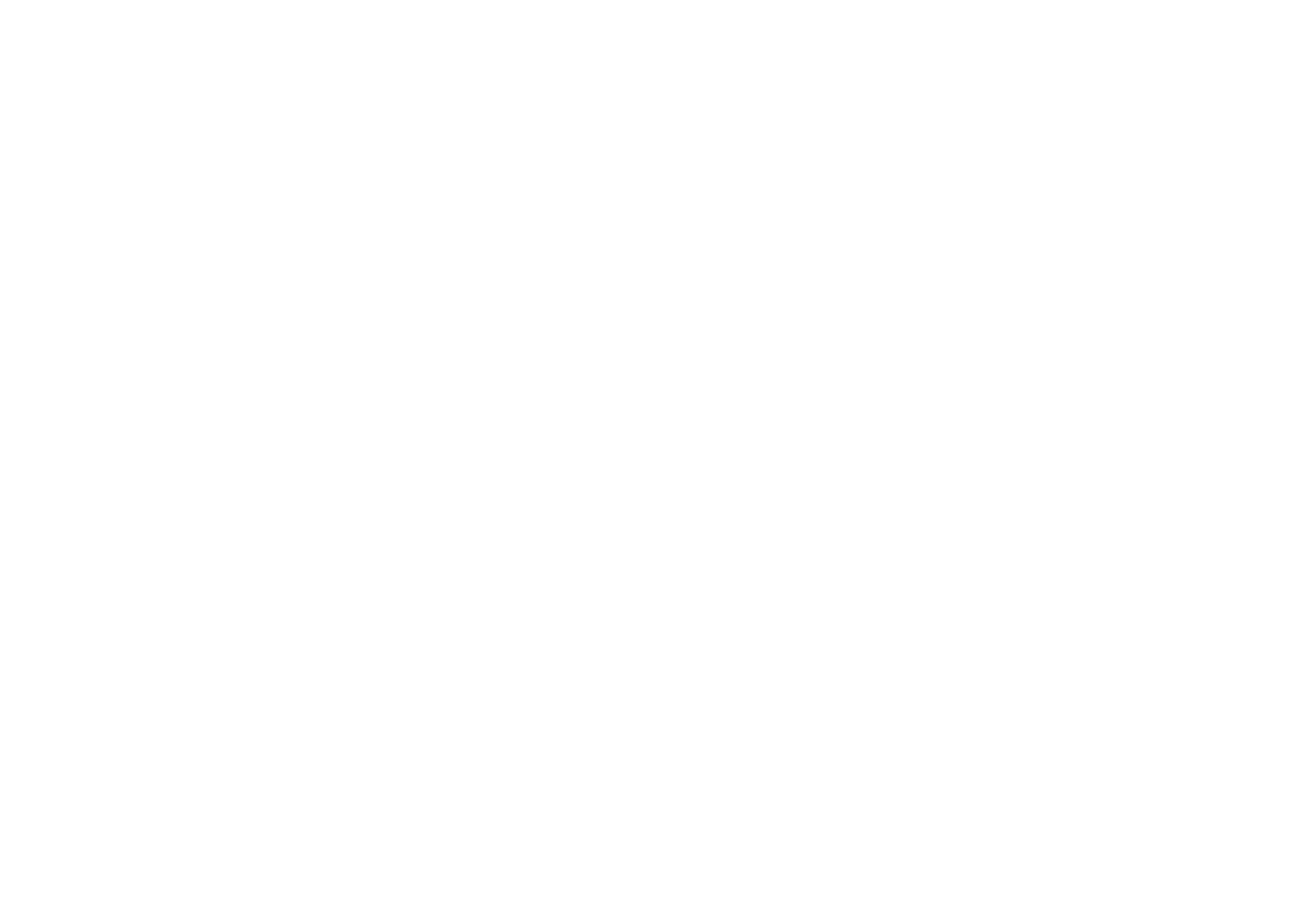# **Appendix 2 – List of new contracts to be developed and delivered in 2018/2019**

| <b>Service</b>                               | <b>Estimated Annual</b><br><b>Collaborative</b><br><b>Contract Opportunity</b> | <b>Activity</b>     | Original<br><b>Forecast</b><br><b>Date</b> | <b>Previous</b><br>Forecast<br><b>Date</b> | <b>Delivered</b><br><b>Date</b> | <b>Latest Forecast</b><br>Date if Different   Savings Range | Forecast | <b>Delivered Savings</b><br>Forecast | <b>Comments</b>                                                                   |
|----------------------------------------------|--------------------------------------------------------------------------------|---------------------|--------------------------------------------|--------------------------------------------|---------------------------------|-------------------------------------------------------------|----------|--------------------------------------|-----------------------------------------------------------------------------------|
| Digital Publications and Services            | 1,000,000                                                                      | New Contract        | Feb-18                                     |                                            | $Mar-18$                        | Apr-18                                                      | 5.5%     | 11.0%                                | Recommendations approved at<br>Executive Sub Committee on 23 March<br>2018        |
| Fire Fighting & Rescue Services              | 2,500,000                                                                      | <b>New Contract</b> | $Mar-18$                                   |                                            | $Mar-18$                        | Apr-18                                                      | 5.5%     | 4.8%                                 | Recommendations approved at<br>Executive Sub Committee on 23 March<br>2018        |
| <b>Vocational Training Service Providers</b> | 1,800,000                                                                      | <b>New Contract</b> | Mar-18                                     | Jul-18                                     |                                 | $Dec-18$                                                    | 5.5%     |                                      | Strategy in development                                                           |
| Power Tools                                  | 500,000                                                                        | <b>New Contract</b> | Jun-18                                     |                                            |                                 |                                                             | 5.5%     |                                      | Recommendations to be presented at<br>Executive Sub Committee on 27 April<br>2018 |
| Boiler Maintenance                           | 10,000,000                                                                     | <b>New Contract</b> | Jul-18                                     |                                            |                                 |                                                             | 5.5%     |                                      | Tender released                                                                   |
| <b>First Aid Materials</b>                   | 2,000,000                                                                      | <b>New Contract</b> | Sep-18                                     |                                            |                                 | Oct-18                                                      | 5.5%     |                                      | Strategy in development                                                           |
| Commercial Catering Equipment                | 5,250,000                                                                      | <b>New Contract</b> | Oct-18                                     |                                            |                                 |                                                             | 5.5%     |                                      | Strategy in development                                                           |
| <b>Weather Information Services</b>          | 1,000,000                                                                      | <b>New Contract</b> | <b>Nov-18</b>                              |                                            |                                 |                                                             | 5.5%     |                                      | Strategy in development                                                           |
| Social Work Health Care System               | 300,000                                                                        | <b>New Contract</b> | <b>Nov-18</b>                              |                                            |                                 |                                                             | 5.5%     |                                      | Strategy in development                                                           |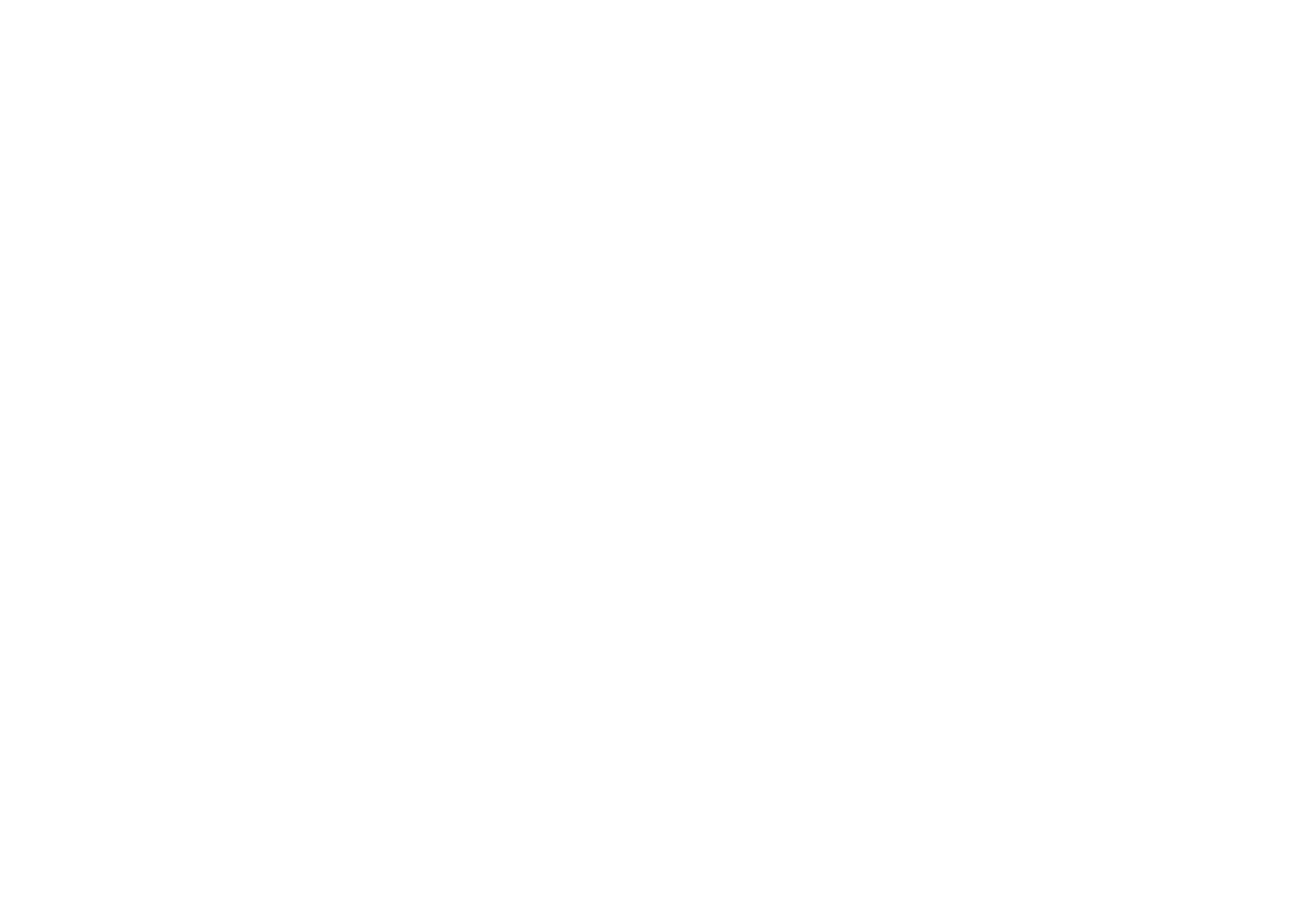# **Appendix 3 – Contracts with extension options and contract management activity ongoing in 2018/2019**

# **Contracts with extension options in 2018/19**

| <b>Contract Description</b>                           |   | <b>Est Annual Value</b> |  |  |
|-------------------------------------------------------|---|-------------------------|--|--|
| <b>Bitumen Products</b>                               | £ | 12,000,000              |  |  |
| <b>Education Materials</b>                            | £ | 17,500,000              |  |  |
| <b>Electrical Materials</b>                           | £ | 14,000,000              |  |  |
| Fostering & Continuing Care                           | £ | 25,000,000              |  |  |
| Frozen Foods                                          | £ | 25,000,000              |  |  |
| <b>Outdoor Play Equipment and Artificial Surfaces</b> | £ | 17,500,000              |  |  |
| Personal Protective Equipment                         | £ | 10,000,000              |  |  |
| Plumbing & Heating Materials                          | £ | 20,621,122              |  |  |